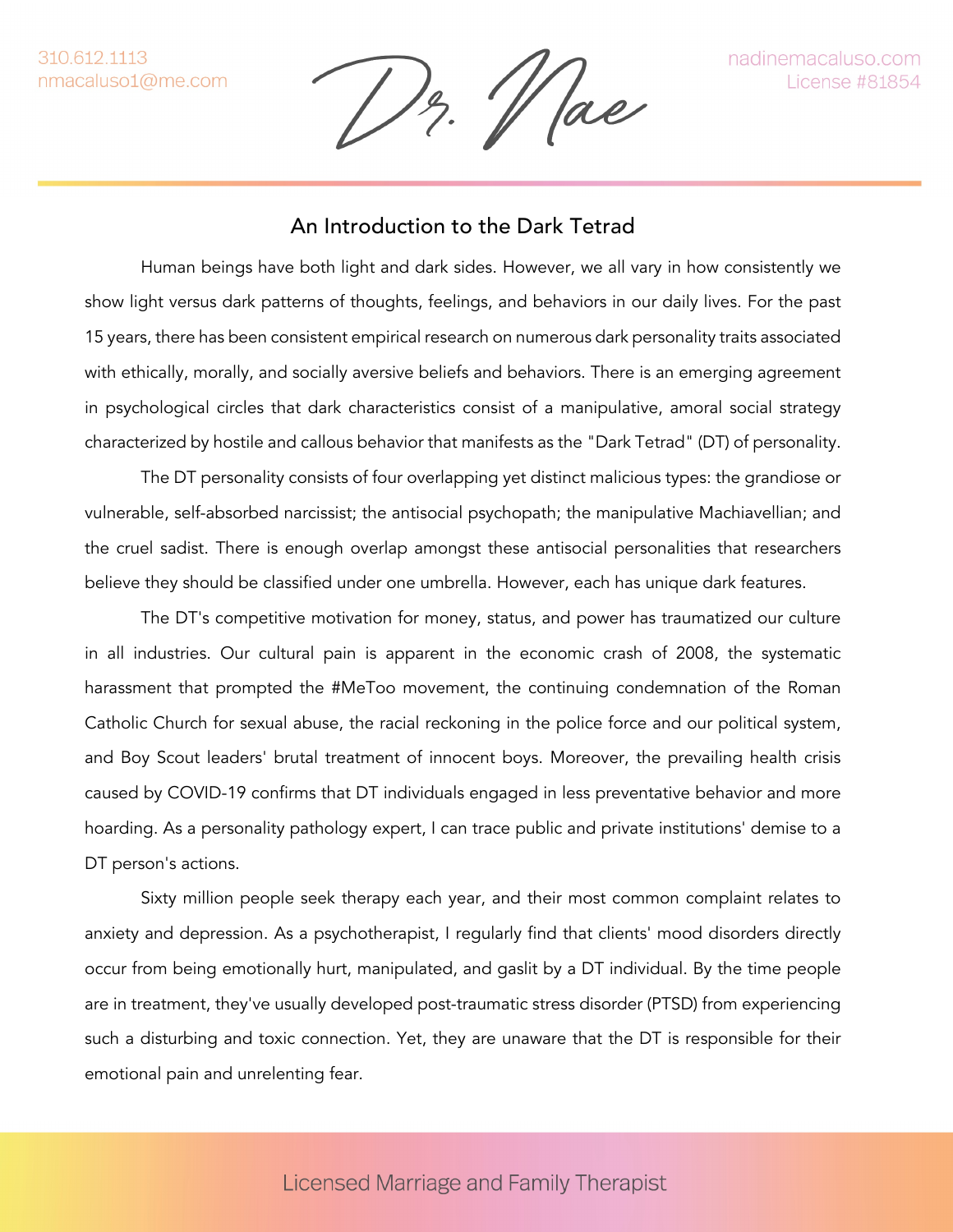$1$ z.  $1$  ae

Dark Tetrad individuals wear a mask of sanity. Yet, psychological research shows that they cause emotional, physical, and financial harm to 60 million people every year – the same number of people who seek therapy annually. Until DT individuals are named and tamed, they will continue to maximize their power, status, and wealth while creating loss, pain, and trauma in our society.

Every amoral shock that upsets society's balance can be an incentive to heal our country's soul. Making meaning out of suffering propels social growth. My vision is to help people understand the Dark Tetrad and recover from their abuse.

All dark traits share a core trait called the dark factor, or just D. The dark factor is the tendency to maximize one's status, power, and wealth by using or abusing other people. The second part of D is critical to understand: DT individuals truly believe that pursuing self-enhancement justifies them in exploiting others. They tend to distrust others to justify their spitefulness.

For example, grandiose and vulnerable narcissists are fundamentally antagonistic. If you've watched an interview with Jordan Belfort, the infamous "Wolf of Wall Street," you might have noticed him becoming extremely hostility when the interviewer questions his motivations. Entitlement fuels Belfort's aggressiveness toward anyone who questions his superiority. Belfort's exploitation of the elderly to support his grand stock brokerage scheme illuminates his dark traits. His Machiavellianism was apparent when he intentionally created a "pump and dump" brokerage firm that pretended to be legitimate. Grandiose bold fearless narcissism is always at his fingertips. Who goes to jail for 26 counts of money laundering and then writes a book and gets it made into a major motion picture? A textbook DT personality

Research has revealed that individuals in leadership positions show high psychopathic traits of boldness and fearlessness. These dominant features produce social predators who take what they want and do as they please. Psychopaths violate social norms and expectations due to blunted empathy. Harvey Weinstein's Machiavellian deception trait explains why he paid off sexual harassment accusers for decades to keep his crimes a secret. He was finally convicted on charges of

## **Licensed Marriage and Family Therapist**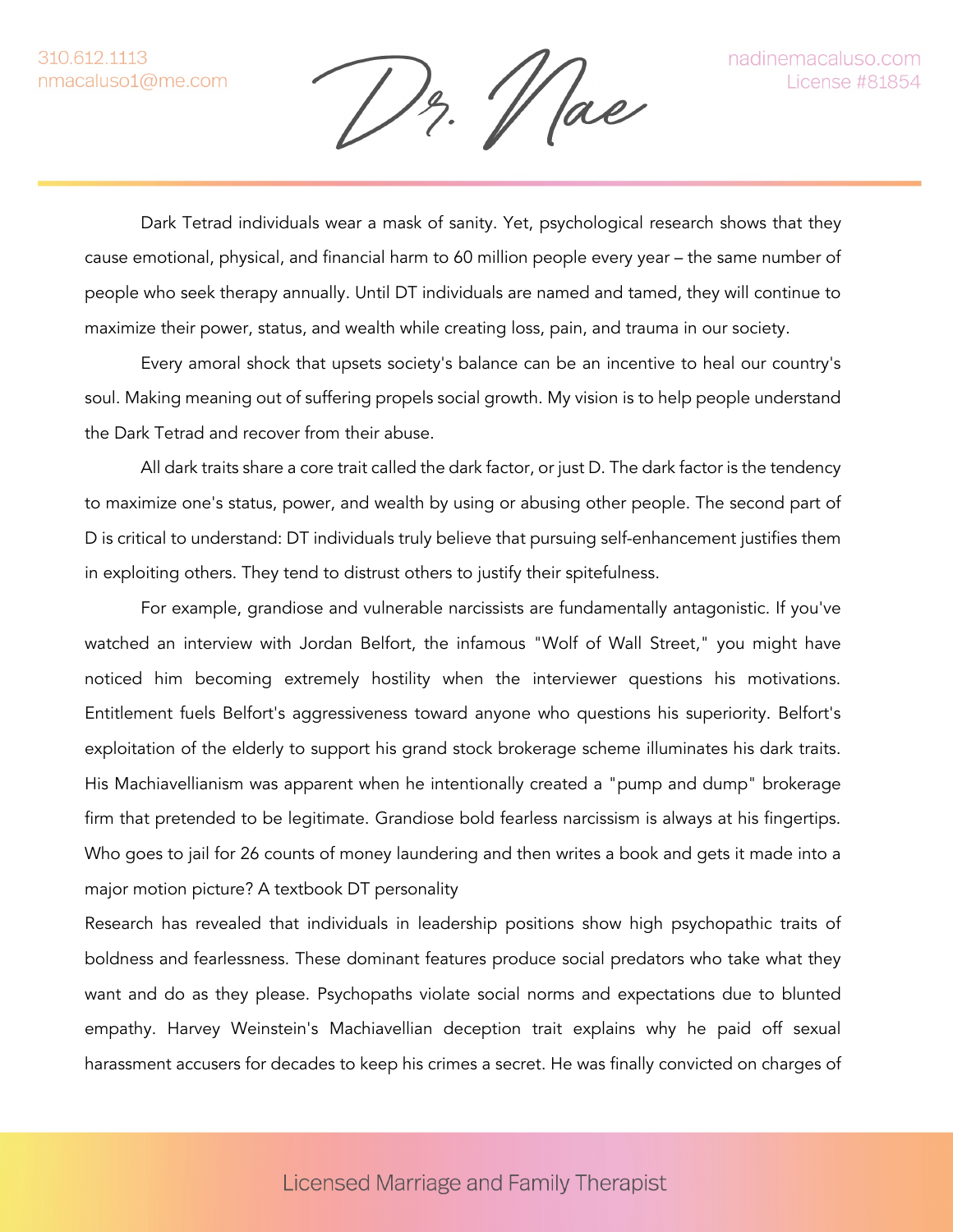13. Vae

rape, criminal sex acts, and sexual misconduct with numerous women. His grandiose narcissism fueled his entitlement to use women as objects. He took sadistic pleasure in abusing his power and leverage in Hollywood.

Machiavellian con artists manipulate others, overclaim their skills, and stretch the truth to deceive others. Bernie Madoff is a confessed con man convicted of eleven federal felonies due to psychopathically swindling \$64.8 billion from his loyal investment clients. Madoff lied to his closest friends and exploited their trust in him to create the most massive Ponzi scheme in world history. His unbridled greed and agentic, charismatic narcissism contributed to the economic crash in 2008.

Social sadists willingly inflict harm on innocent people for their sexual gratification. American financier Jeffrey Epstein was charged as a sex offender for the sex trafficking of young girls aged 14– 17. Epstein's deceptive Machiavellianism allowed him to get away with various forms of sexual misconduct for 44 years. His psychopathic callousness was repeatedly validated by offering young girls to his friends who conspired with him. Epstein intentionally seduced minors with his status, power, and money. To him, it felt sadistically thrilling or sensational to sexually exploit his young, innocent, vulnerable victims. Their dark collective characteristics often support their achievements in many domains while simultaneously helping them to avoid adverse outcomes. I professionally and personally discern the importance of understanding them as a group.

The DT person is a trickster because their calculated deception initially does not seem pathological. They embody the valued and seductive cultural traits of extraversion, charisma, and confidence. Their callousness, selfishness, and spitefulness seem counterintuitive due to their initial pre-meditated charming, social poise. The DT's curated James Bond mask of sanity, mixed with a hidden dark core of evil, makes it hard to spot them and protect yourself and society.

## Why this Conversation Now?

Research has shown that we can tame what we can name. When we see something coming, we are less likely to become traumatized.